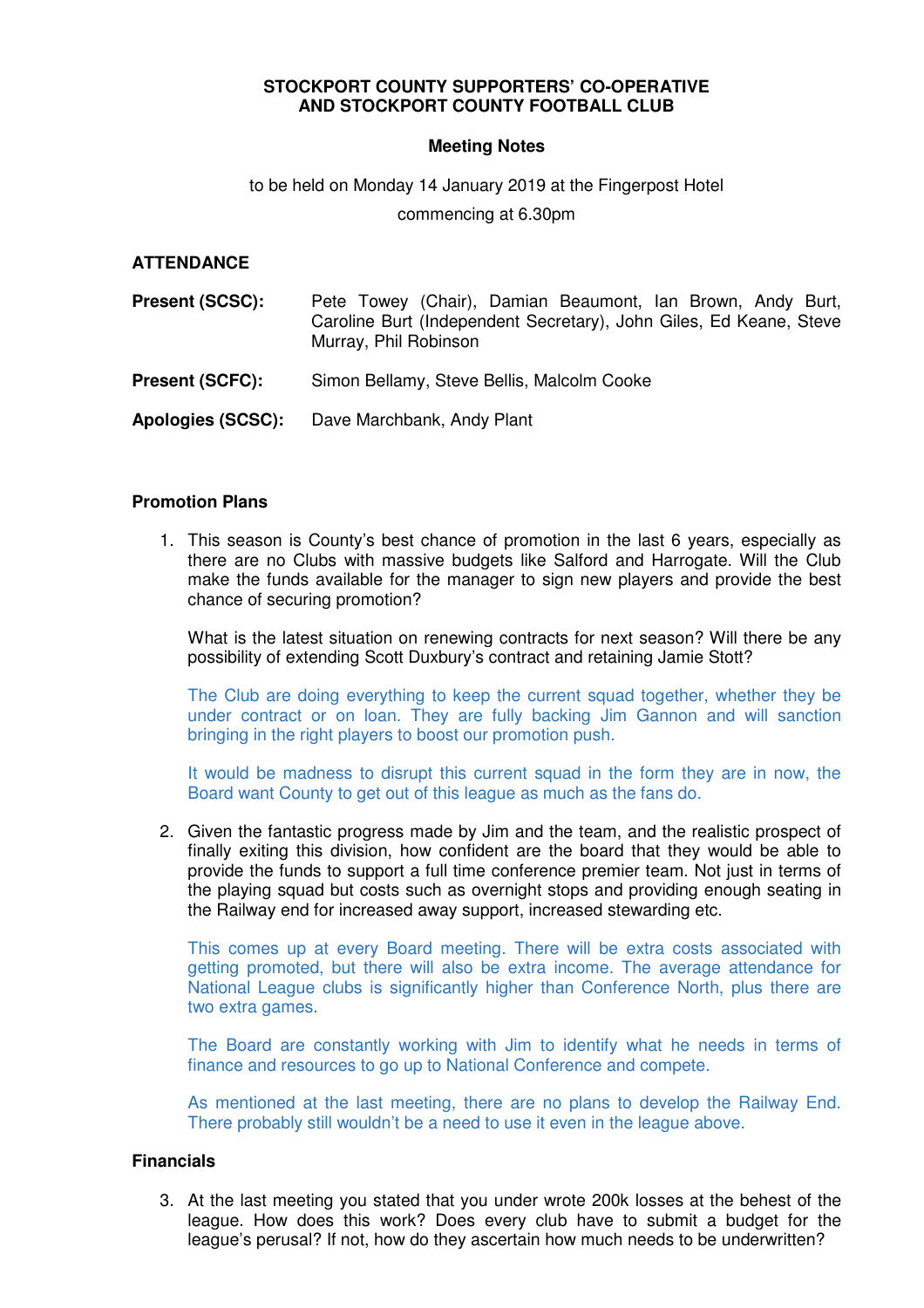At the start of every season the Board sit down to work out the costings for the season. We know roughly what the costs are, and therefore what the overall business budget needs to be. The Shareholders are committed to getting out of this division and as a result "speculated to accumulate" by giving Jim a bigger playing budget than he expected at the start of the season.

We were aware that if it all went wrong, we would be looking at making circa £200,000 loss which the shareholders were committed to covering.

Auditing in this League is very strict and we had to commit to the league that any projected losses would be covered. The League essentially needs assurances that we won't go bust.

This season turnover has increased, but the increase in costs has been significantly higher - which is mainly attributed to a larger playing budget.

All that being said, the Board have an appetite to strengthen the squad if the appropriate players become available and requests are made by the manager.

4. Steve Bellis is quoted as saying that the victory against Yeovil is worth £38,000 and that all money that comes in that's extra goes straight to the manager for players.

In light of the comments made to the Co-op in December, advising the playing budget was front loaded and money from the cup run wouldn't be going to the manager, can the board explain the comments made in this interview with BBC Manchester?

Director Steve Bellis told BBC Radio Manchester that the win at Yeovil would be more than just a financial boost to the Greater Manchester side.

"I'm so delighted for the fans. Seeing them jump around, they've travelled a long way and it's nice to see them have something to be genuinely happy about," he said. "It's worth about £38,000 but it's more than that, it's the profile. It's about reminding people that we're still around and on the way back.

"It makes a huge difference to a club like ours [to possibly be on television in the second round]. All the money that comes in that's extra goes straight to the manager for players"

https://www.bbc.co.uk/sport/football/46164692

Steve explained that the extract above was from a much longer interview which had been cut down and as a result he had been misquoted. What he actually said was "we set an overall budget and anything over that budget goes to the manager". E.g. the previous season saw the club make a £35k profit and this went into the following seasons playing budget.

The Club are determined to get out of Division 6, and are actively funding the team's ongoing developing needs, via such things as bonus payments and the funding of overnight stays for vital away games, and more.

The Club have also committed funds during the season to bring in new players, for example Osbourne and Stott.

Steve was offended that supporters would think he would try and deliberately misled the fans.

5. The Co-op were advised that the accounts to June 2018 would be lodged at Companies House by the end of Dec 2018, but this hasn't been done. When can we expect the accounts to be available? Will debt on the balance sheet be written down?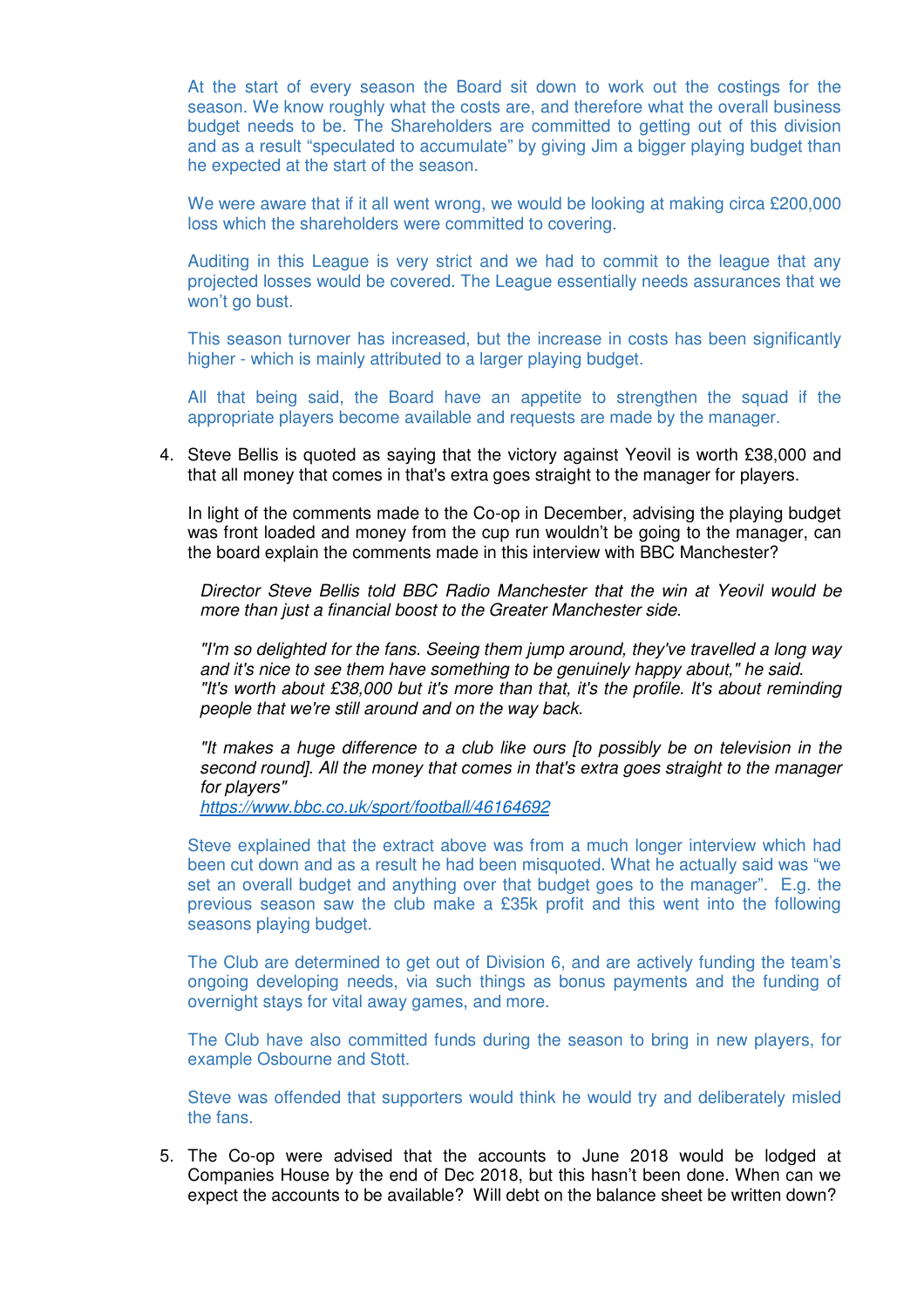The accounts are now ready for Richard Park to sign off and should hopefully be posted to Companies House by the end of January.

There is no third party debt to repay; the only debt on the balance sheet is shareholder debt. No further write down of debts at this point is envisaged.

6. What is the projected profit / loss for the 2018/19 season to June 2019?

The Club is currently forecasting a six figure loss to June 2019; we can't be specific as this is likely to change over the remainder of the season. The shareholders and directors are committed to underwriting any losses.

It is a moving figure depending on what instances crop up during the year. For example, we budgeted a certain figure for electricity and this is now looking like it might be double the original budgeted figure.

#### **Edgeley Park / the Bungalow**

7. What plans does the club have for Edgeley Park in terms of its acquisition and redevelopment? What are the aspirational timeframe and how would the board see this being financed?

The Club would ideally like to acquire the ground back from the Council, but currently has a very good working relationship with them and the arrangement suits both parties.

The Club would rather focus its energies on getting out of this league at this present time.

8. During the last Q&A with the club representatives it was noted that the Bungalow club and associated land was sold. Should the club ever be successful again, and I mean really successful, do the board feel that losing out on a plot of land that could accommodate expansion in the future is short-sighted? The land is also believed to be the site of an historical access point to the pitch drains, adding a complexity to any works in the future. The adjacent land currently used as a car park could also benefit SCFC sometime in the future as opposed to the tedious notion of putting houses on it. Have the club explored the use of the whole site with SMBC?

The property was put on the market inviting sealed bids. The Club made a sensible (some might say overly generous) offer for the Bungalow but were outbid. Rumour now has it that the successful offer has fallen through. This is not yet confirmed.

In terms of Booth Street, the Club received an e-mail today to inform them that from the 31 January the car park can no longer be used. Steve Bellis intends to arrange a meeting with the Council to discuss options, but this decision will likely cost the Club approximately 10-15K per season in lost revenue, which is another example of the projected profit / loss having to change as per question 6.

## **Catering**

9. It was pleasing to see the caterers introduce a `Bottle Bar ` in the Cheadle End, as previously suggested by the Supporters Cooperative.

Could we have a report as to how this venture went please?

Is it possible to stock better quality beer? Real ales / craft lager, etc.?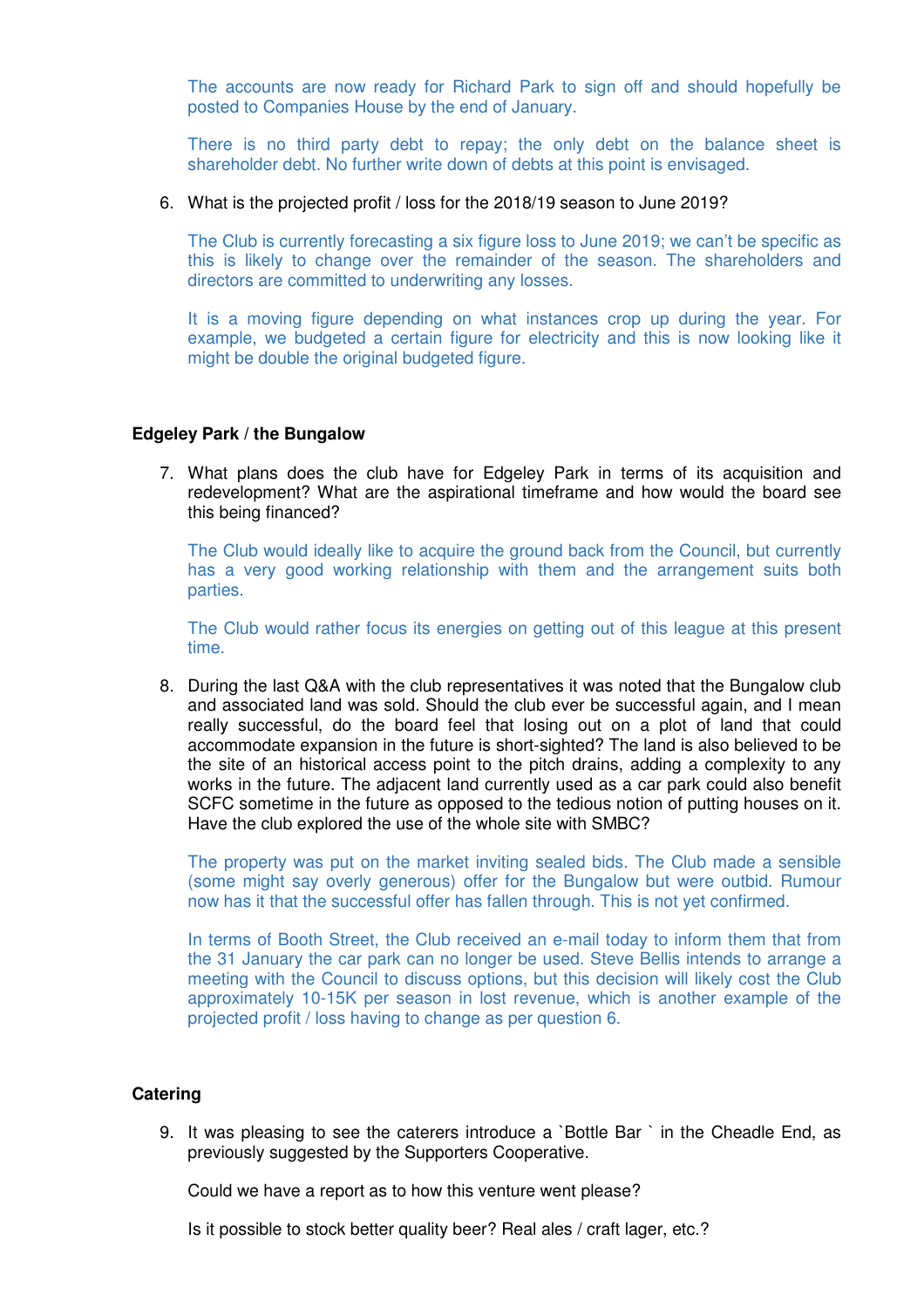Also…….please advise as to what plans or measures the caterers have in mind to introduce to improve staffing and quality of service in the Danny Bergara Stand, Cheadle End, and Pop Side (Vernon Stand).

Malcolm Cooke has now taken charge of this issue following on from the especially bad catering issues experienced on Boxing Day.

For the Kidderminster game, from 1:30pm he went round to every kiosk in the ground, speaking to the staff and finding out what the issues are. It was discovered that a lot of the equipment was not working – e.g. a kiosk in the Popside had no working boilers so they were having to use flasks to provide hot drinks! Food was running out before kick-off and so on.

The Club are now getting accurate reports from each kiosk to see how they are performing and pressure is being put on the caterers to improve.

The bottle bar in the Cheadle End is doing well, although it is acknowledged that we need more products. A new fridge has been ordered to enable to provide more stock. It is difficult to find beers that are available in plastic bottles though, and they **do** have to be plastic. Bitters do not keep well in plastic bottles so this may not be an option. We are also restricted to the type of beers that can be provided due to the brewery deal with CGC.

The club in conjunction with CGC are committed to improving the fans experience in all areas of the ground across the entire catering product - the club acknowledges that it needs to improve and intends to ensure that this happens as quickly as possible.

#### **Summer Concerts**

10. It is very good news that the Club will be staging 3 concerts in the summer, that Edgeley Park is being fully utilised as a venue and a new key revenue stream has been added.

How much money would the Club expect to make across the 3 nights?

Will the money generated from the concerts go directly into the playing budget for next season?

These events will be profitable for the Club and they would love to do something like this every season. The Club will derive income from the concerts via fixed fee, rent, a % of profit on food etc., and are confident that this sort of venture offers a good realistic income stream for us. The Council are also delighted as there will be 45,000 people coming into Stockport.

#### Concerns were raised about the damage to the pitch.

The organisers will take eight days to set up, and the budget for the pitch next season has been increased to ensure it is in the best possible condition for the season ahead. We will have six weeks to prepare, but if the weather is really awful over the summer and the damage more serious than anticipated, it may affect how many pre-season home games we can schedule, but that is the only impact that is envisioned.

11. It is important that the impact on residents is minimised, so that the Club don't receive objections and can hold events on an annual basis.

What steps are the Club putting in place to reduce the impact on littering, parking, toilets facilities (outside Edgeley Park)?

The event is being organised by SJM and they are very experienced in running events such as this. The Club will be sitting down to meet with them nearer the time.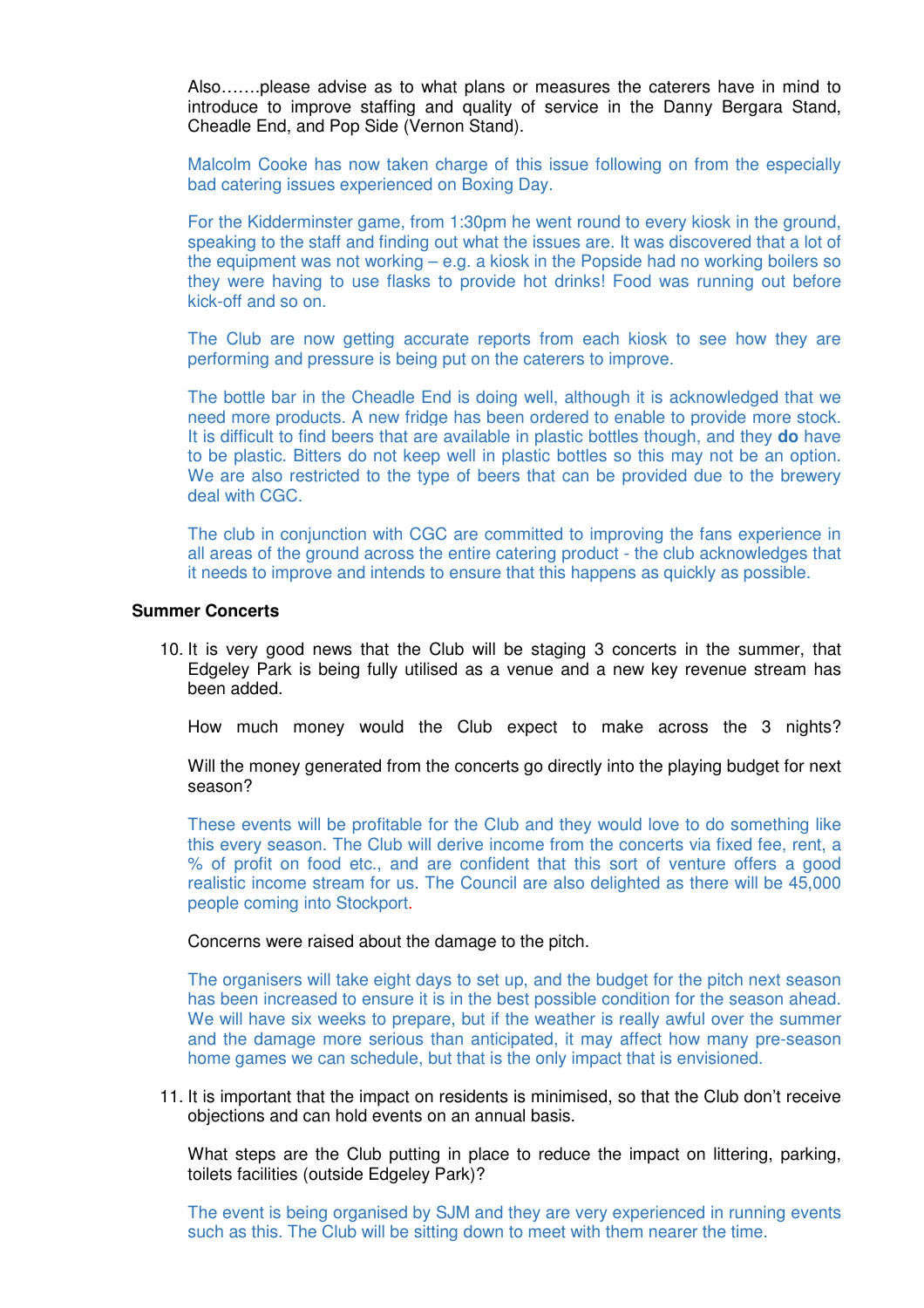There have been no objections to the licence from the local residents. In fact the only enquiries we have had are people wanting tickets!

12. Do the Club require any help or assistance with the concerts from a volunteering point of view?

Yes. Specifically there will be a need for stewards (but there may be an issue with how qualified / experienced people need to be) and help clearing the site after each concert. We would be grateful to have help from Supporters and the Co-operative / Help the Hatters involved in this respect nearer the time.

#### **Ticketing / Club Shop**

13. Would it be possible to introduce a 'token" type loyalty scheme so regular attendees at matches could get priority after ST holders for possible play-off games and boost attendances at the same time?

The Club aren't sure how this could be achieved at the present time.

The Club are aiming to go cashless in the coming year and as such will be looking for volunteers in the Vernon Stand in the next couple of months to help trial turnstile scanners. Season ticket holders will also be asked if they would like to take part, swapping their book for a credit card season ticket. They would be looking for circa 50 volunteers initially.

This means there will be no cash only turnstiles open on that stand. Paper tickets will still be accepted as normal. The ultimate aim will be to have ticket scanners rolled out to the whole stadium. Eventually, using this system, fans should be able to buy their tickets online (and pick a specific seat!) and have their tickets scanned at the turnstile.

14. The club shop is asking for cash only. Why can't the club take cards? Is this likely to change in the future?

As far as the Club are aware, the shop has always been able to take cards? There may have been instances where there have been Wi-Fi problems, but nothing aside from that.

However, when selling tickets for away games, e.g. Altrincham and FCUM, the away club insist on it being cash only.

15. Would it be possible for the Club to run a promotion with a discount for a home league match this season? For example - £12 adults, but encourage supporters to bring friends and family, with the aim of achieving a high attendance figure as a target - 6,000 / 7,000?

The Club are always looking at these things. We currently have a student from UFCB working in a fan engagement role – using Twitter, Facebook etc.

His name is Jack Cairns and he is passionate about the club and always open to new ideas. Jack was behind the "bring a mate" scheme on Non-League Day and he'd love to do something like this again.

We welcome ideas from through the Co-op about how we may be able to better engage with fans and increase attendances alongside the schemes we already operate.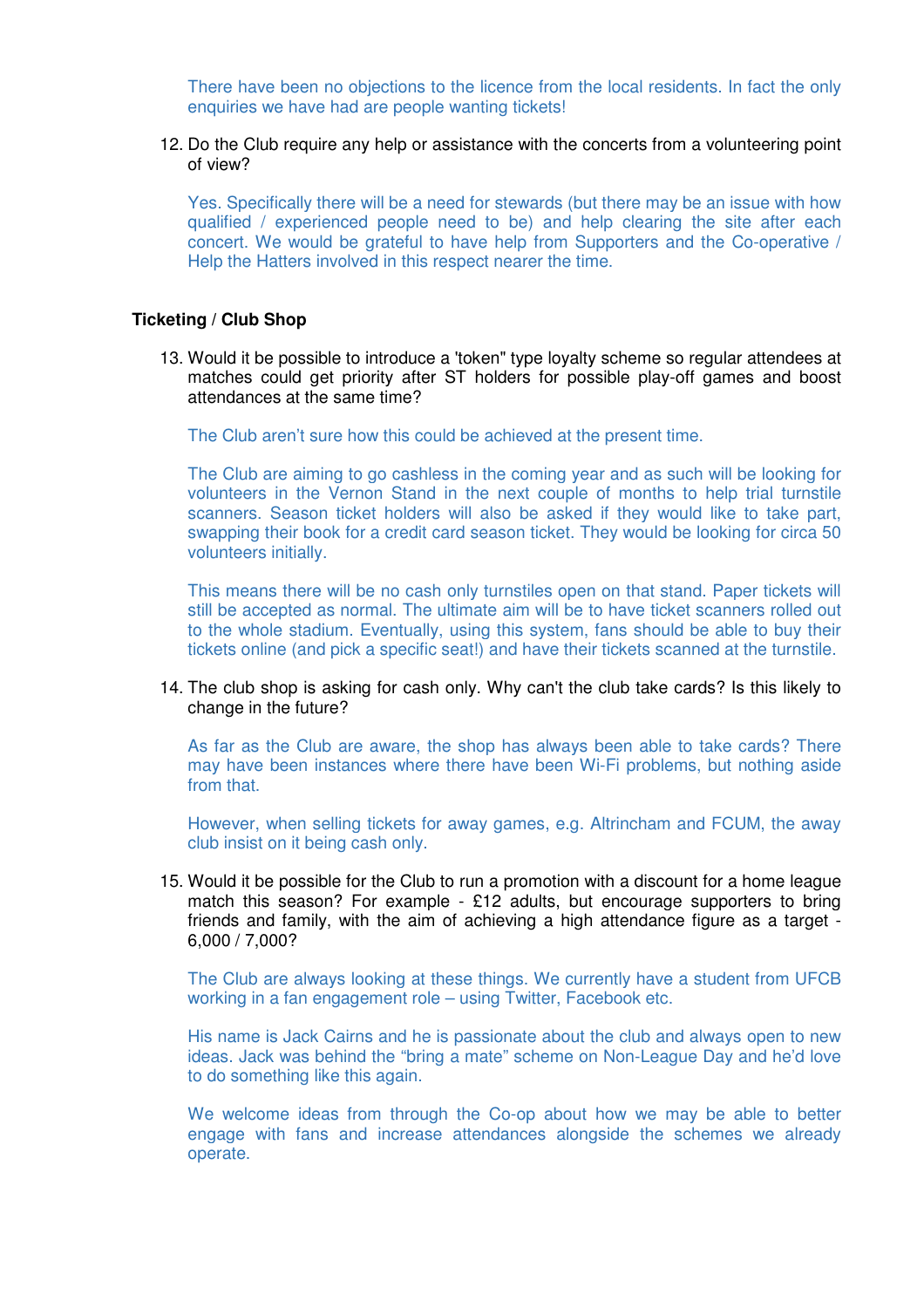# **Future Potential Investors**

16. What is the current situation?

The situation is the same.

The Chair referred back to the previous meeting with the Club where the Co-op asked if it produced an open letter to the potential investors would the Club pass it on. The Chair read out the proposed letter and agreed to send it electronically to Steve Bellis. When asked if the letter could be made public, the Club agreed that this would be ok.

(a copy of the letter is attached)

# **DATE OF THE NEXT MEETING**

Monday 25<sup>th</sup> February 2019